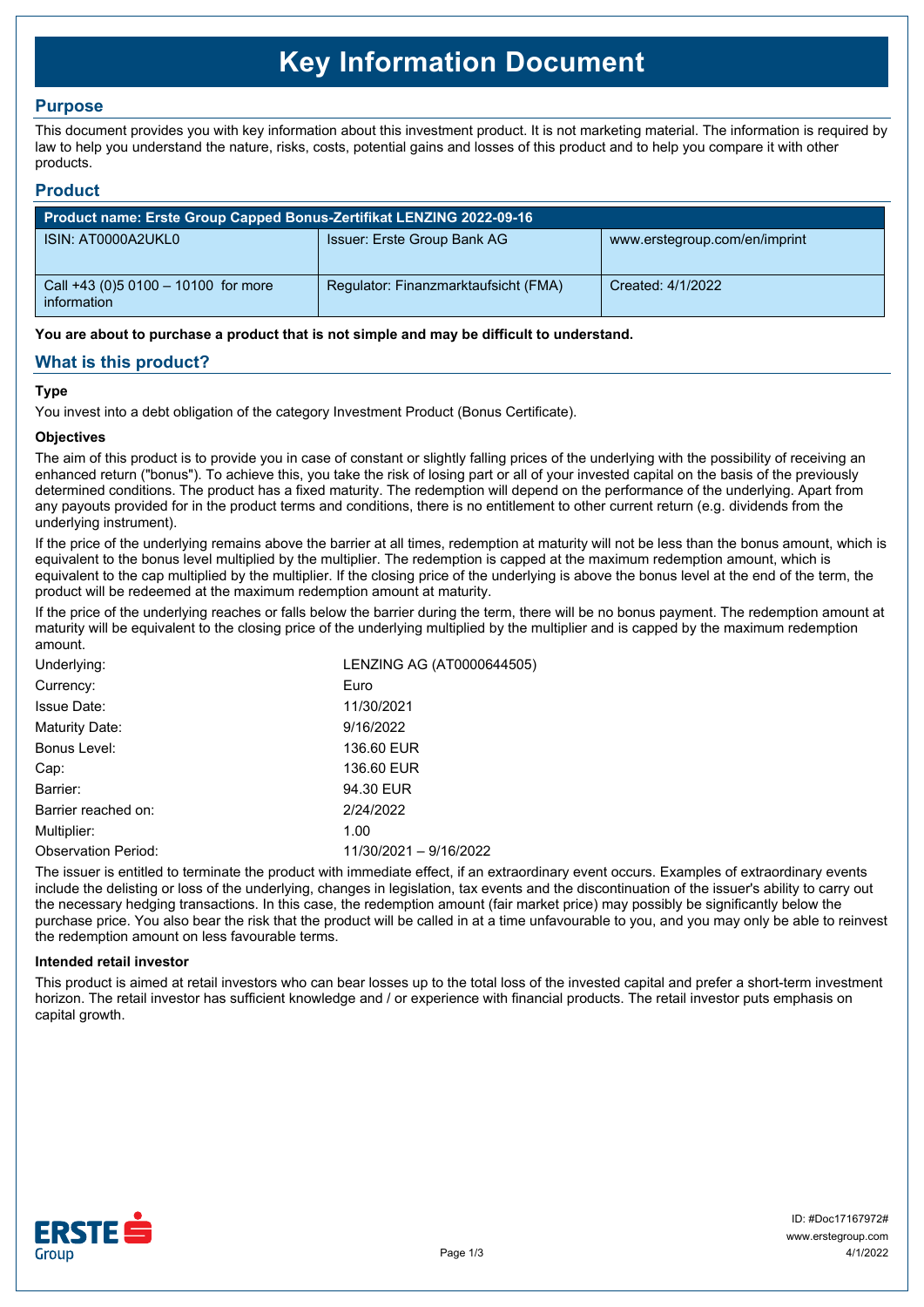## **What are the risks and what could I get in return?**

#### **Risk Indicator**



The summary risk indicator is a guide to the level of risk of this product compared to other products. It shows how likely it is that the product will lose money because of movements in the markets or because we are not able to pay you.

We have classified this product as 6 out of 7, which is the second-highest risk class.

This rates the potential losses from future performance at a high level, and poor market conditions are very unlikely to impact our capacity to pay you.

**Be aware of currency risk.** If the currency of the product is different from the currency of the country in which you live, you will receive payments in a different currency, so the final return you will get will depend on the exchange rate between the two currencies. This risk is not considered in the indicator shown above.

This product does not include any protection from future market performance so you could lose some or all of your investment.If we are not able to pay you what is owed, you could lose your entire investment.

#### **Performance scenarios**

*Market developments in the future cannot be accurately predicted. The scenarios shown are only an indication of some of the possible outcomes based on recent returns. Actual returns could be lower.*

| Investment of 10,000 EUR<br><b>Scenarios</b> |                                    | 9/16/2022<br>(recommended<br>holding period) |
|----------------------------------------------|------------------------------------|----------------------------------------------|
| <b>Stress scenario</b>                       | What you might get back after cost | 1,529.19 EUR                                 |
|                                              | Percentage return                  | $-84.71%$                                    |
| Unfavorable scenario                         | What you might get back after cost | 6,873.75 EUR                                 |
|                                              | Percentage return                  | $-31.26%$                                    |
| Moderate scenario                            | What you might get back after cost | 9,458.47 EUR                                 |
|                                              | Percentage return                  | $-5.42%$                                     |
| <b>Favorable scenario</b>                    | What you might get back after cost | 12,975.19 EUR                                |
|                                              | Percentage return                  | 29.75%                                       |

This table shows the money you could get back over the recommended holding period assuming that you invest 10,000 EUR.

The scenarios shown illustrate how your investment could perform. You can compare them with the scenarios of other products. In general, the scenarios show the average return per year. If the recommended holding period is less than one year, the scenarios show the percentage return over the recommended holding period. Therefore, the comparability might be limited.

The scenarios presented are an estimate of future performance based on evidence from the past on how the value of this investment varies, and are not an exact indicator. What you get will vary depending on how the market performs and how long you keep the product. The stress scenario shows what you might get back in extreme market circumstances, and it does not take into account the situation where we are not able to pay you.

The figures shown include all the costs of the product itself, but may not include all the costs that you pay to your advisor or distributor. The figures do not take into account your personal tax situation, which may also affect how much you get back.

## **What happens if Erste Group Bank AG is unable to pay out?**

This product is not covered by any deposit guarantee scheme. You are exposed to the risk that Erste Group Bank AG may not be able to fulfil its obligations arising from this product in the event of an insolvency (inability to pay, over-indebtedness) or from an official order ("bail-in regime"). A total loss of your invested capital is possible.

## **What are the costs?**

The Reduction in Yield (RIY) shows what impact the total costs you pay will have on the investment return you might get. The total costs take into account one-off, ongoing and incidental costs.

The amounts shown here are the cumulative costs of the product itself, for one holding period. They include potential early exit penalties. The figures assume you invest 10,000 EUR. The figures are estimates and may change in the future.